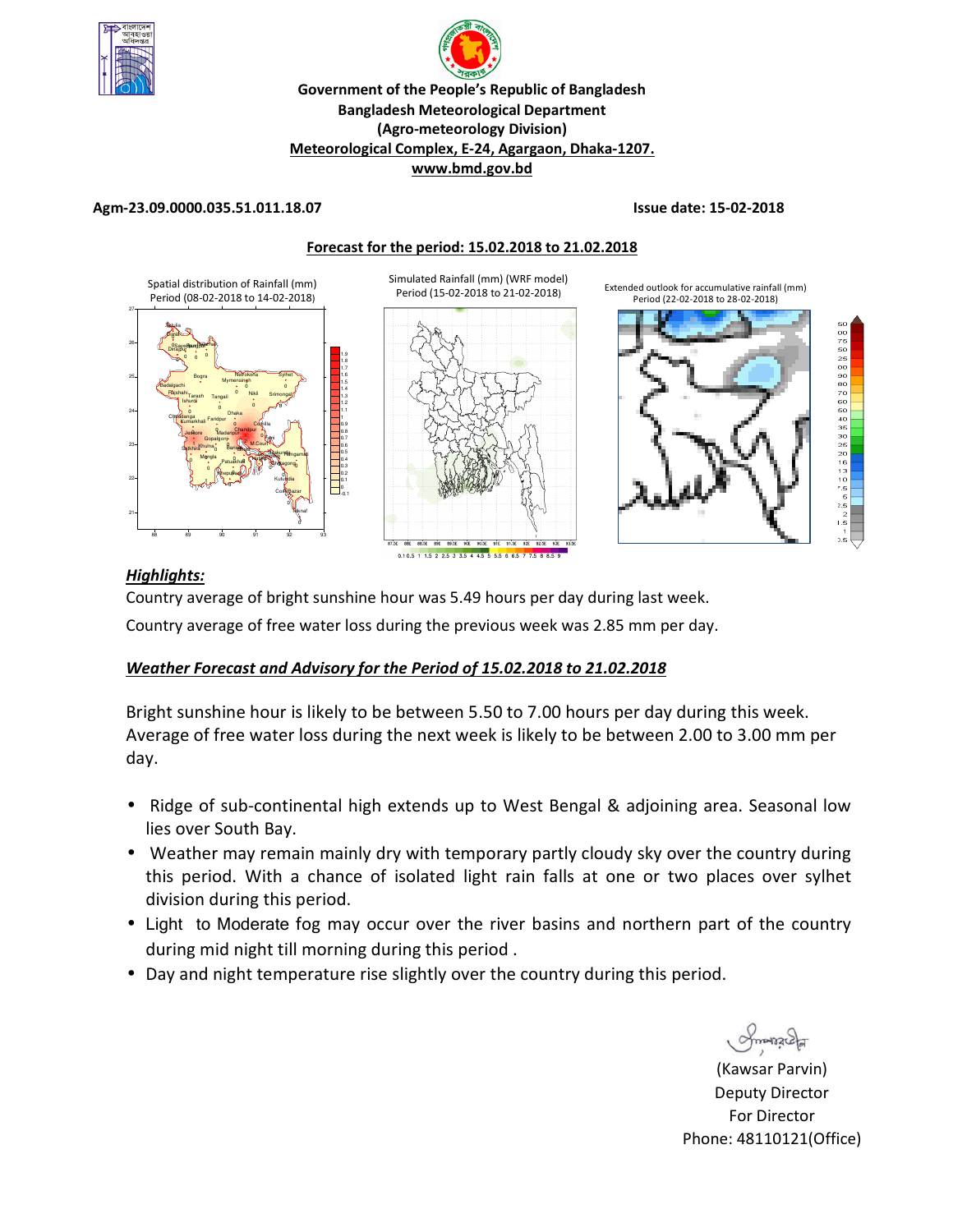#### *Short Weather description Period:08.02.2018 to 14.02.2018*

### *Maximum And Minimum Temperature (Range and Extreme)*

| <b>Divisions</b> | Maximum<br>temperature<br>range in <sup>o</sup> C |                |                          |              | Highest maximum<br>temperature in <sup>o</sup> C |      |              |                       | Minimum<br>temperature<br>Range in <sup>o</sup> C | Lowest minimum<br>temperature in <sup>"</sup> C |                       |  |
|------------------|---------------------------------------------------|----------------|--------------------------|--------------|--------------------------------------------------|------|--------------|-----------------------|---------------------------------------------------|-------------------------------------------------|-----------------------|--|
| <b>Dhaka</b>     | 26.2                                              | $\blacksquare$ | 30.2 $^{\circ}$ C        |              | Madaripur                                        | 30.2 | °c           | 12.0                  | 20.4 $^{\circ}$ C                                 | <b>Tangail</b>                                  | $12.0^{\circ}$ C      |  |
| Mymensingh 26.0  |                                                   |                | $-29.2\text{ °C}$        |              | Mymensingh                                       | 29.2 | $^{\circ}$ c | 12.5                  | 17.5 $^{\circ}$ C                                 | Netrokhona                                      | 12.5 $\degree$ C      |  |
| Chittagong       | 24.4                                              |                | $-33.3$ $\degree$ C      |              | Sitakunda                                        | 33.3 |              | 13.1                  | 20.5 $^{\circ}$ C                                 | Rangamati                                       | $13.1$ <sup>o</sup> C |  |
| Sylhet           | 26.2                                              |                | $-31.3 °C$               |              | Sylhet                                           | 31.3 |              | $\overline{O}$ C 12.0 | 17.2 $^{\circ}$ C                                 | Srimangal                                       | 12.0 <sup>o</sup> C   |  |
| Rajshahi         | 24.8                                              |                | $-29.6$                  | °c           | <b>Bogra</b>                                     | 29.6 | °c           | 10.8                  | 17.7 $\mathrm{^0C}$                               | Badalgachhi                                     | 10.8 <sup>0</sup> C   |  |
| Rangpur          | 23.3                                              |                | $-29.2\text{ }^{\circ}C$ |              | Sayedpur                                         | 29.2 | °c           | 08.7                  | 17.2 $^{\circ}$ C                                 | Tetulia                                         | 08.7 <sup>0</sup> C   |  |
| Khulna           | 26.2                                              |                | $-30.0$                  | $-0$ C       | Jessore                                          | 30.0 | °c           | 11.5                  | 20.4 $\sqrt[6]{C}$                                | Chuadanga                                       | 11.5 <sup>0</sup> C   |  |
| Barisal          | 26.8                                              |                | 31.4                     | $^{\circ}$ c | Khepupara                                        | 31.4 | $^{\circ}$   | 12.5                  | 20.0 $^{\circ}$ C                                 | Barisal                                         | 12.5 <sup>o</sup> C   |  |

### *:Rainfall analysis and average temperature:-*

| Name of the      | Name of the     | Total               | Normal              | <b>Deviation</b>    | Total           | Average                  | Average        | Average                     | Average                        | Average              | Average                          |
|------------------|-----------------|---------------------|---------------------|---------------------|-----------------|--------------------------|----------------|-----------------------------|--------------------------------|----------------------|----------------------------------|
| <b>Divisions</b> | <b>Stations</b> | Rainfall<br>in (mm) | Rainfall<br>in (mm) | in %                | Rainy<br>days   | M ax<br>Humidity<br>in % | M in<br>in %   | Max.<br>Humidity temp in °C | Normal<br>Max.<br>temp in<br>℃ | Min.<br>temp in<br>С | Normal<br>M in.<br>temp in<br>°C |
| Dhaka            | Dhaka           | 000                 | 4                   | $-100$              | 00              | 076                      | 26             | 28.7                        | 27.8                           | 18.4                 | 15.3                             |
|                  | Faridpur        | 000                 | 6                   | $-100$              | 00              | 092                      | 33             | 28.8                        | 27.2                           | 15.4                 | 14.5                             |
|                  | Madaripur       | 000                 | 3                   | $-100$              | 00              | 098                      | 26             | 28.6                        | 27.9                           | 13.0                 | 14.4                             |
|                  | Nikli           | 000                 | ÷.                  | $***$               | 00              | 088                      | 43             | 27.3                        | ŧ۶                             | 15.9                 |                                  |
|                  | Tangail         | 000                 | $\overline{4}$      | $-100$              | 00              | 089                      | 31             | 28.1                        | 27.5                           | 14.5                 | 14.4                             |
|                  | Gopalgonj       | 000                 | ź,                  | $***$               | 00              | 090                      | 31             | 29.7                        |                                | 18.9                 | $\star$                          |
| Mymensingh       | Mymensingh      | 000                 | 3                   | $***$               | 00              | 093                      | 33             | 27.4                        | 26.9                           | 14.9                 | 14.6                             |
|                  | Netrokona       | 000                 | xx                  | $***$               | 00              | 096                      | 39             | 26.9                        | **                             | 15.2                 | $\star$                          |
| Chittagong       | Chittagong      | 000                 | $\overline{c}$      | $***$               | 00              | $\star\star$             | $\star\star$   | 029                         | 28.1                           | 019                  | 15.8                             |
|                  | Sitakunda       | 000                 | 1                   | $\star\star\star$   | 00              | ∗                        | $\overline{1}$ | $\overline{**}$             | 28.6                           | ₩                    | 14.1                             |
|                  | Rangamati       | 000                 | 1                   | $***$               | 00              | $\star\star$             | **             | $\star\star$                | 28.5                           | **                   | 14.9                             |
|                  | Cox'sBazar      | 000                 | $\overline{c}$      | $***$               | 00              | 092                      | 52             | 29.4                        | 28.9                           | 19.4                 | 16.9                             |
|                  | Teknaf          | 000                 | $\overline{c}$      | $***$               | 00              | 096                      | 050            | 029                         | 29.2                           | 018                  | 16.6                             |
|                  | Hatiya          | 000                 | $\overline{c}$      | $***$               | 00              | 100                      | 55             | 28.6                        | 27.6                           | 17.5                 | 16.2                             |
|                  | Sandw ip        | 000                 | 1                   | $-100$              | 00              | 098                      | 050            | 029                         | 27.3                           | 018                  | 16.3                             |
|                  | Kutubdia        | 000                 | 1                   | $-100$              | 00              | 092                      | 61             | 27.7                        | 27.4                           | 18.7                 | 17.0                             |
|                  | Feni            | T                   | $\overline{c}$      | $***$               | 01              | 093                      | 41             | 28.7                        | 28.1                           | 17.3                 | 15.0                             |
|                  | M.Court         | 000                 | 3                   | $-100$              | 00              | 094                      | 42             | 28.6                        | 27.6                           | 17.9                 | 15.4                             |
|                  | Chandpur        | 002                 | 4                   | $***$               | 01              | 081                      | 45             | 28.8                        | 27.4                           | 17.2                 | 15.5                             |
|                  | Comilla         | 000                 | 3                   | $***$               | 00              | 096                      | 34             | 27.4                        | 27.4                           | 16.9                 | 15.0                             |
| Sylhet           | Sylhet          | 000                 | 3                   | $\overline{***}$    | 00              | 091                      | 40             | 28.6                        | 27.6                           | 15.8                 | 14.4                             |
|                  | Srimongal       | 000                 | 4                   | $-100$              | 00              | ∗                        | $\overline{1}$ | $\overline{11}$             | 28.1                           | **                   | 12.2                             |
| Rajshahi         | Rajshahi        | T                   | 4                   | $***$               | 02              | 096                      | 36             | 27.8                        | 27.5                           | 13.5                 | 13.3                             |
|                  | Bogra           | T                   | 3                   | ***                 | 01              | 091                      | 22             | 27.9                        | 27.0                           | 14.9                 | 14.1                             |
|                  | <b>Ishurdi</b>  | 000                 | 3                   | $***$               | 00              | 095                      | 26             | 27.6                        | 26.9                           | 13.8                 | 12.8                             |
|                  | Badalgachi      | Т                   |                     | $\star\star\star$   | 01              | 100                      | 23             | 26.4                        |                                | 14.6                 |                                  |
|                  | Tarash          | Ŧ                   | x,                  | $***$               | 01              | 094                      | 21             | 22.8                        | ¥                              | 15.9                 | $\star$                          |
| Rangpur          | Rangpur         | 000                 | $\overline{c}$      | $***$               | 00              | 096                      | 36             | 26.1                        | 25.5                           | 13.1                 | 12.9                             |
|                  | Dinajpur        | 000                 | $\overline{2}$      | $\star \star \star$ | 00              | 092                      | 33             | 26.7                        | 26.3                           | 12.7                 | 12.7                             |
|                  | Sayedpur        | 000                 | ź,                  | $\star \star \star$ | 00              | 091                      | 40             | 26.8                        | $\star\star$                   | 13.6                 | $\star$                          |
|                  | Rajarhat        | 000                 |                     | $***$               | 00              | 095                      | 38             | 25.8                        |                                | 9.9                  | **                               |
|                  | Tetulia         | 000                 | x                   | $\star \star \star$ | 00              | 097                      | 41             | 25.8                        | $\star$                        | 11.4                 | ×                                |
|                  | Dimla           | 000                 |                     | $\ddot{x}$          | 00              | 094                      | 37             | 26.0                        |                                | 12.6                 |                                  |
| Khulna           | Khulna          | 000                 | 3                   | $-100$              | 00              | 094                      | 37             | 28.9                        | 28.2                           | 16.9                 | 14.9                             |
|                  | Mongla          | 000                 | żś                  | $\star\star\star$   | 00              | **                       | **             | **                          | x,                             | $\star\star$         | $\overline{\ast}$                |
|                  | Jessore         | 001                 | 5                   | -80                 | 02              | $\star\star$             | xx             | $\star\star$                | 28.1                           | xx                   | 14.2                             |
|                  | Chuadanga       | Ŧ                   | $\overline{6}$      | $\ddot{x}$          | 01              | 093                      | 33             | 28.2                        | 27.8                           | 14.0                 | 14.1                             |
|                  | Satkhira        | 000                 | 4                   | $-100$              | 00              | 098                      | 24             | 28.9                        | 28.2                           | 25.3                 | 15.3                             |
|                  | Kumarkhali      | 000                 |                     | $***$               | $\overline{00}$ | $\overline{11}$          | $\star\star$   | $\frac{1}{x+1}$             |                                | $\overline{}$        |                                  |
| <b>Barisal</b>   | <b>Barisal</b>  | 000                 | 4                   | $-100$              | 00              | 100                      | 35             | 29.2                        | 28.0                           | 16.0                 | 14.5                             |
|                  | <b>Bhola</b>    | 000                 | 3                   | $-100$              | $00\,$          | 097                      | 39             | 28.8                        | 28.1                           | 16.9                 | 15.1                             |
|                  | Patuakhali      | 000                 | 3                   | $-100$              | 00              | 094                      | 40             | 29.4                        | 28.3                           | 17.5                 | 15.9                             |
|                  | Khepupara       | 000                 | $\overline{2}$      | $-100$              | 00              | 096                      | 41             | 29.5                        | 28.3                           | 17.4                 | 16.1                             |

N.B-.Analyses contained in this bulletin are based on preliminary \*un-checked data. \*\* Data not received. \*\*\* Data not available.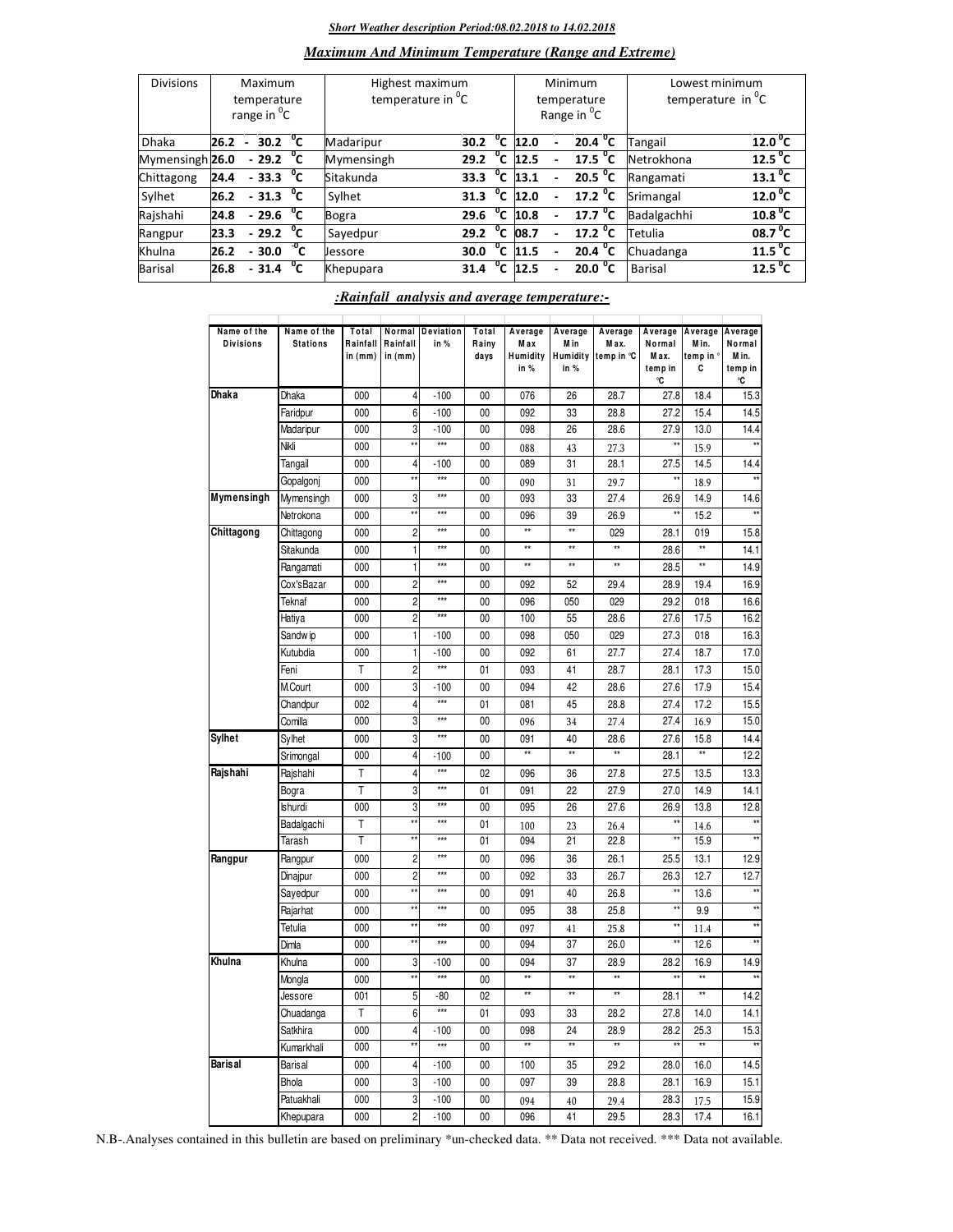

Spatial distribution of Rainfall (mm). Period (08-02-2018 to 14-02-2018)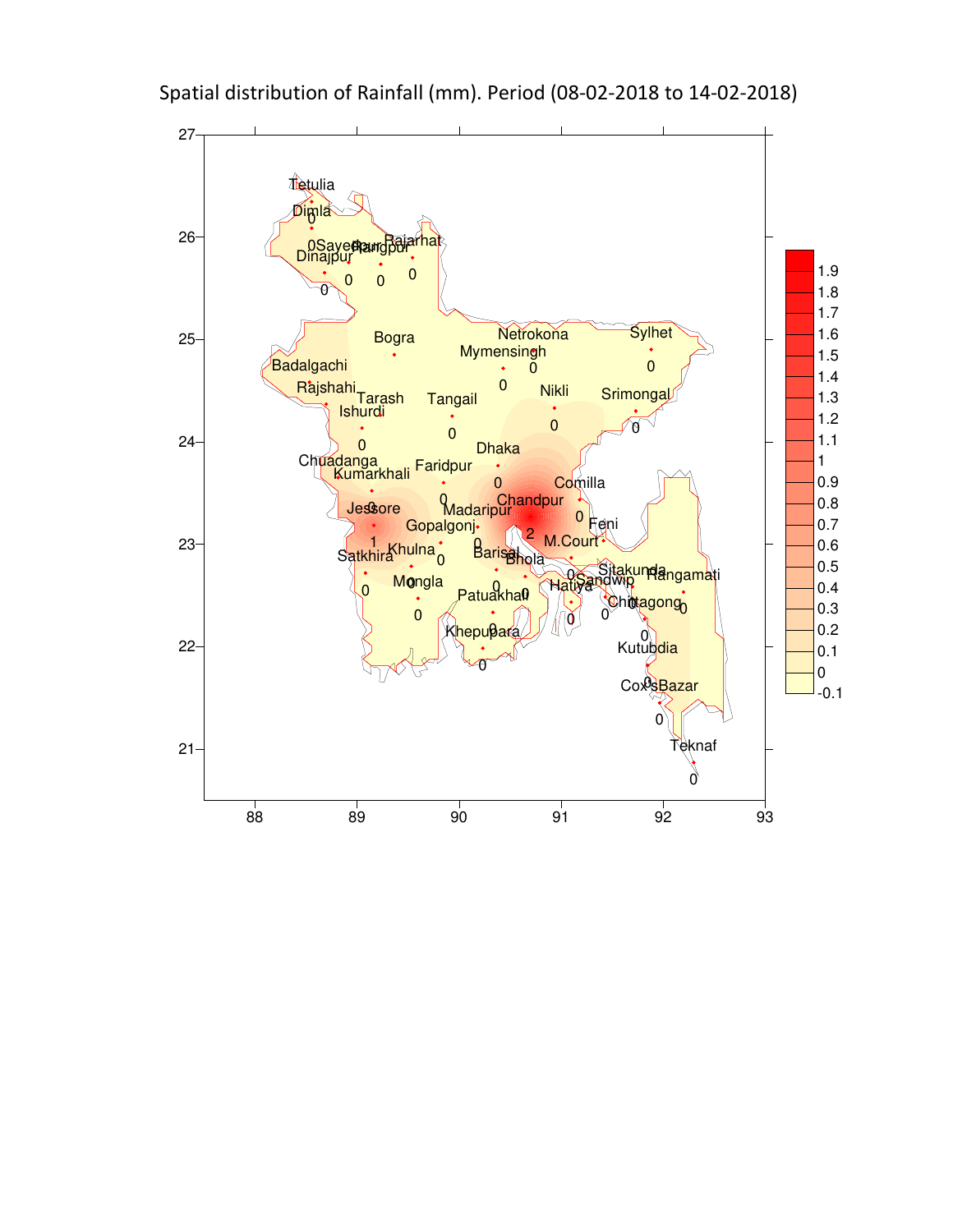



# গণপ্রজাতন্ত্রী বাংলাদেশ সরকার বাংলাদেশ আবহাওয়া অধিদপ্তর কৃষি আবহাওয়া মহাশাখা আবহাওয়া ভবন, ই-২৪, আগারগাঁও, ঢাকা-১২০৭। www.bmd.gov.bd

#### এজিএম-২৩.০৯.০০০০.০৩৫.৫১.০১১.১৮.০৭

### তারিখ: ১৫-০২-২০১৮ খ্রিঃ

# পূর্বাভাসের সময়কাল: ১৫-০২-২০১৮ থেকে ২১-০২-২০১৮

Simulated Rainfall (mm) (WRF model)





0.10.5 1 1.5 2 2.5 3 3.5 4 4.5 5 5.5 6 6.5 7 7.5 8 8.5





## প্ৰধান বৈশিষ্ট্য সমূহঃ-

গত সপ্তাহে দেশের দৈনিক উজ্জল সূর্যকিরণ কালের গড় ৫.৪৯ ঘন্টা ছিল । গত সপ্তাহে দেশের দৈনিক বাষ্পীভবনের গড ২.৮৫ মিঃ মিঃ ছিল।

# আবহাওয়ার পূর্বাভাসঃ- ১৫-০২-২০১৮ থেকে ২১-০২-২০১৮ ইং পর্যন্ত।

এ সপ্তাহে দৈনিক উজ্জুল সূর্য কিরণ কাল ৫.৫০ থেকে ৭.০০ ঘন্টার মধ্যে থাকতে পারে । আগামী সপ্তাহের বাষ্পীভবনের দৈনিক গড় ২.০০ মিঃ মিঃ থেকে ৩.০০ মিঃ মিঃ থাকতে পারে।

- উপমহাদেশীয় উচ্চচাপ বলয়ের বধিতাংশ পশ্চিমবঙ্গ ও তৎসংলগ্ন এলাকা পর্যন্ত বিস্তৃত। মৌসুমের স্বাভাবিক লঘুচাপ দক্ষিণ বঙ্গোপসাগরে অবস্থান করছে।
- এ সময়ে আকাশ অস্থায়ীভাবে আংশিক মেঘলাসহ আবহাওয়া প্রধানতঃ শুষ্ক থাকতে পারে। সেই সাথে সিলেট বিভাগের দুই এক জায়গায় হালকা বৃষ্টি হতে পারে।
- এ সময়ে মধ্য রাত হতে সকাল পর্যন্ত নদী অববাহিকায় এবং দেশের উত্তরাঞ্চলে হালকা থেকে মাঝারী ধরণের কুয়াশা পড়তে পারে ।
- এ সময়ে সারাদেশে দিন ও রাতের তাপমাত্রা সামান্য বৃদ্ধি পাবে।

 $max_{\mathcal{A}}$ 

(কাওসার পারভীন) উপপরিচালক পরিচালকের পক্ষে ফোনঃ ৪৮১১০১২১(দপ্তর)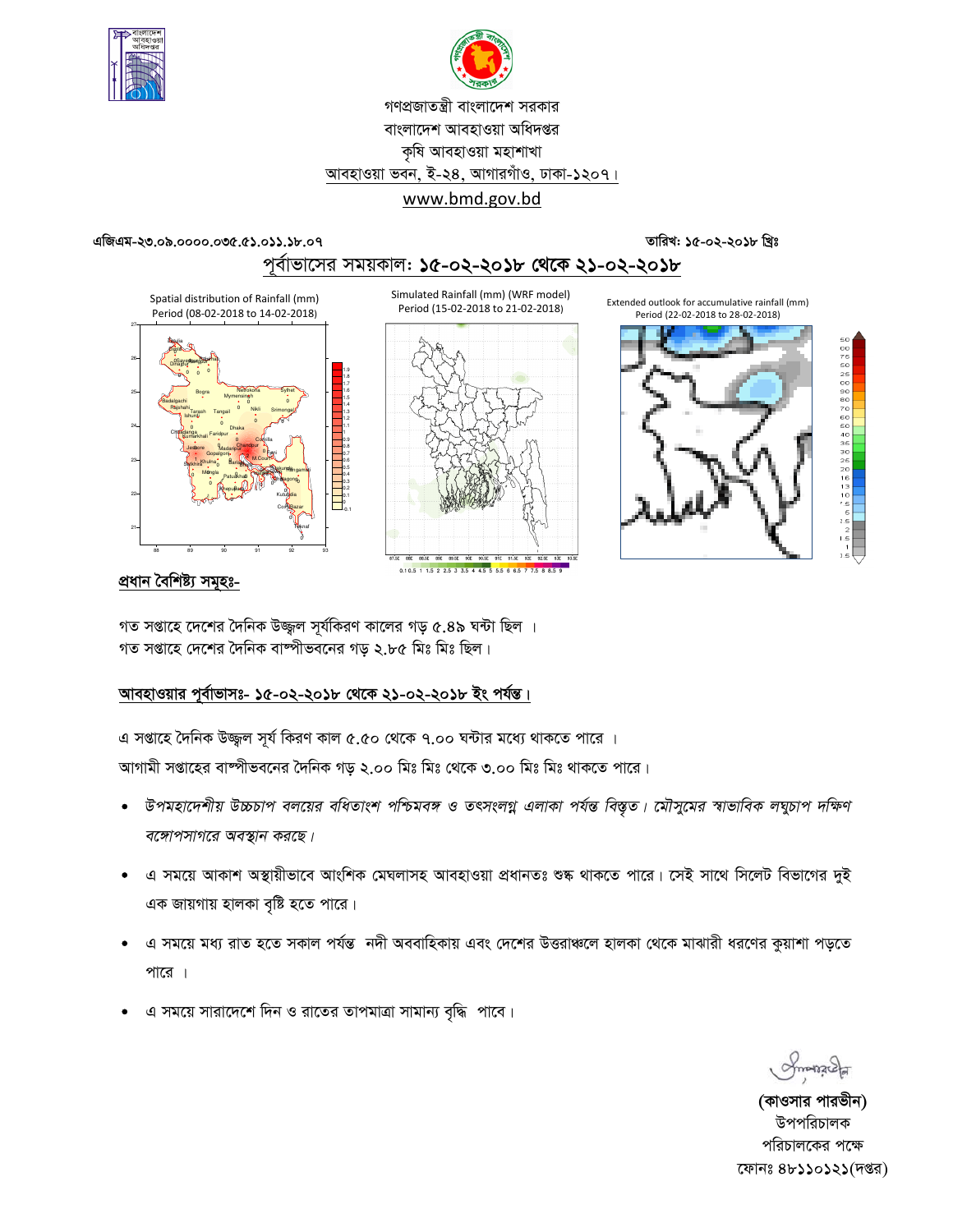### সংক্ষিপ্ত আবহাওয়া বিবরণী, সময়: ০৮.০২.২০১৮ থেকে ১৪.০২.২০১৮

| मार्वाष्क् 3 मार्वानिब्र<br>তাপমাত্রা |      |  |                                           |                    |                     |                                             |  |                                      |                     |  |  |
|---------------------------------------|------|--|-------------------------------------------|--------------------|---------------------|---------------------------------------------|--|--------------------------------------|---------------------|--|--|
| বিভাগ                                 |      |  | সৰ্বোচ্ছ তাপমাত্ৰাৰ<br><i>পরিসর °</i> সেঃ | সর্বোচ্চ তাপমাত্রা | $^\circ$ সেঃ        | সর্বোনিম্ন তাপমাত্রার<br><i>পরিসর °</i> সেঃ |  | সর্বোনিম্ন তাপমাত্রা<br>$^\circ$ সেঃ |                     |  |  |
| ঢাকা                                  | ২৬.২ |  | ৩০.২ ° সেঃ                                | মাদারীপুর          | ৩০.২ ° সেঃ          | ১২.০<br>- २०.8 $^{\circ}$ (সះ               |  | টাঙ্গাইল                             | ১২.০ ° সেঃ          |  |  |
| ময়মনসিংহ                             | ২৬.০ |  | ২৯.২ ° সেঃ                                | ময়মনসিংহ          | ২৯.২ ° সেঃ          | ১২.৫<br>- ১৭.৫ $^{\circ}$ (সঃ               |  | নেত্ৰকোণা                            | ১২.৫ ° (সঃ          |  |  |
| চট্টগ্ৰাম                             | 38.8 |  | ংদ)° ৩.৩৩                                 | সীতাকুণ্ড          | ৩৩.৩ ° (সঃ          | - २०.৫ $^{\circ}$ (সះ<br>১৩.১               |  | রাঙ্গামাটি                           | ১৩.১ ° সেঃ          |  |  |
| সিলেট                                 | ২৬.২ |  | ৩১.৩ $^{\circ}$ (সঃ                       | সিলেট              | ৩১.৩ $^{\circ}$ (সঃ | ১২.০<br>- ১৭.২ $^{\circ}$ সেঃ               |  | শ্ৰীমঙ্গল                            | ১২.০ ° সেঃ          |  |  |
| রাজশাহী                               | 58.5 |  | ২৯.৬ ° সেঃ                                | বগুড়া             | ং৯.৬ ° সেঃ          | $30.5 - 39.9$ $\degree$ (H <sup>2</sup>     |  | বদলগাছি                              | ১০.৮ ° (সঃ          |  |  |
| রংপূর                                 | ২৩.৩ |  | ২৯.২ ° সেঃ                                | সৈয়দপুর           | ২৯.২ ° সেঃ          | ০৮.৭<br>- ১৭.২ $^{\circ}$ সেঃ               |  | তেতুঁলিয়া                           | ০৮.৭ ° সেঃ          |  |  |
| খুলনা                                 | ২৬.২ |  | ৩০.০ $^\circ$ সেঃ                         | যশোর               | ৩০.০ ° সেঃ          | - ২০.৪ <sup>°</sup> সেঃ<br>১১.৫             |  | চয়াডাঙ্গা                           | ১১.৫ $^{\circ}$ (সঃ |  |  |
| বরিশাল                                | ২৬.৮ |  | ৩১.৪ $^{\circ}$ (সঃ                       | খেপুপাড়া          | ৩১.৪ $^{\circ}$ (সঃ | ১২.৫<br>- ২০.০ $^{\circ}$ (সঃ               |  | বরিশাল                               | ১২.৫ ° সেঃ          |  |  |

# বৃষ্টিশাত বিশ্লেষৰ এবং স্বাভাবিক তাপমাত্ৰা -

| বিভাগের নাম | স্টেশনের নাম | মোট<br>বৃষ্টিপাত<br>(মিঃমিঃ) | ষাভাবিক<br>বৃষ্টিপাত<br>(মিঃমিঃ) | বিছ্যুতি(%) | মোট<br>বৃষ্টিপাতের<br>দিন | সৰ্বোচ্ছ<br>গড় আদ্রতা<br>( %) | সর্বোনিম্ন<br>আদ্রতা<br>( %)   | গড় সৰ্বোচ্ছ<br>তাপমাত্রা<br>( ডিগ্ৰী সেঃ) | গড<br>ষভাবিক<br>তাপমাত্রা<br>(ডিগ্ৰী সেঃ) | সৰ্বোনিম্ন<br>গড়<br>তাপমাত্রা<br>(ডিগ্ৰী<br>(সঃ) | সৰ্বোনিম্ন<br>ষাভাবিক<br>গড়<br>তাপমাত্রা(<br>ডিগ্ৰী সেঃ) |
|-------------|--------------|------------------------------|----------------------------------|-------------|---------------------------|--------------------------------|--------------------------------|--------------------------------------------|-------------------------------------------|---------------------------------------------------|-----------------------------------------------------------|
| ঢাকা        | ঢাকা         | 000                          | 8                                | -১০০        | $^{\circ}$                | ০৭৬                            | ২৬                             | ২৮.৭                                       | ২৭.৮                                      | 5b.8                                              | 30.9                                                      |
|             | ফরিদপুর      | 000                          | ৬                                | -200        | $^{\circ}$                | ০৯২                            | ৩৩                             | ২৮.৮                                       | ২৭.২                                      | 56.8                                              | 38.0                                                      |
|             | মাদারীপুর    | 000                          | ৩                                | -১০০        | $^{\circ}$                | ০৯৮                            | ২৬                             | ২৮.৬                                       | ২৭.৯                                      | ১৩.০                                              | 58.8                                                      |
|             | নিকলী        | 000                          | $**$                             | ***         | 00                        | obb                            | 8 <sub>0</sub>                 | ২৭.৩                                       | $**$                                      | ১৫.৯                                              | **                                                        |
|             | টাঙ্গাইল     | 000                          | 8                                | -১০০        | $^{\circ}$                | ০৮৯                            | ৩১                             | ২৮.১                                       | ২৭.৫                                      | 58.0                                              | 58.8                                                      |
|             | গোপালগজ্ঞ    | 000                          | **                               | $***$       | $^{\circ}$                | ০৯০                            | ৩১                             | ২৯.৭                                       | **                                        | ১৮.৯                                              | $\ast\ast$                                                |
| ময়মনসিংহ   | ম্যমনসিংহ    | 000                          | ৩                                | ***         | 00                        | ಂಸಿಲ                           | ৩৩                             | २१.8                                       | ২৬.৯                                      | 58.5                                              | 38.6                                                      |
|             | নেত্ৰকোনা    | 000                          | **                               | ***         | $^{\circ}$                | ০৯৬                            | ৩৯                             | ২৬.৯                                       | $**$                                      | ১৫.২                                              | $\frac{1}{2}$                                             |
| চট্ৰগ্ৰাম   | ঢট্টগ্ৰাম    | 000                          | ২                                | ***         | $^{\circ}$                | $\pm\pm$                       | **                             | ০২৯                                        | ২৮.১                                      | ০১৯                                               | 30.5                                                      |
|             | সীতাকুন্ড    | 000                          | ډ                                | ***         | $^{\circ}$                | $\star\star$                   | $\star\star$                   | $\star\star$                               | ২৮.৬                                      | $\star\star$                                      | 58.5                                                      |
|             | রাঙ্গামার্টি | 000                          | د                                | ***         | $^{\circ}$                | $^{\star\star}$                | $^{\star\star}$                | $^{\star\star}$                            | ২৮.৫                                      | $\star\star$                                      | 58.5                                                      |
|             | কক্সবাজার    | 000                          | ২                                | ***         | $^{\circ}$                | ০৯২                            | G2                             | 25.8                                       | ২৮.৯                                      | 35.8                                              | 3.5.8                                                     |
|             | টেকনাফ       | 000                          | ২                                | ***         | 00                        | ০৯৬                            | oĝo                            | ০২৯                                        | ২৯.২                                      | ০১৮                                               | ১৬.৬                                                      |
|             | হাতিয়া      | 000                          | ২                                | ***         | $^{\circ}$                | 500                            | ¢¢                             | ২৮.৬                                       | ২৭.৬                                      | 59.0                                              | 38.3                                                      |
|             | সন্দ্বীপ     | 000                          | ډ                                | -১০০        | 00                        | ০৯৮                            | oĝo                            | ০২৯                                        | ২৭.৩                                      | osb                                               | 56.0                                                      |
|             | কুতুবদীয়া   | 000                          | ډ                                | -১০০        | $^{\circ}$                | ০৯২                            | ৬১                             | ২৭.৭                                       | 29.8                                      | Sb.9                                              | 59.0                                                      |
|             | ফেনী         | ঞ                            | ২                                | $***$       | ०১                        | ০৯৩                            | 85                             | ২৮.৭                                       | ২৮.১                                      | ১৭.৩                                              | 30.0                                                      |
|             | মাইজদী কোট   | 000                          | ৩                                | -200        | 00                        | ০৯৪                            | 82                             | ২৮.৬                                       | ২৭.৬                                      | ১৭.৯                                              | 30.8                                                      |
|             | চাঁদপুর      | ००२                          | 8                                | ***         | ०১                        | ০৮১                            | 8¢                             | ২৮.৮                                       | 29.8                                      | ১৭.২                                              | 36.0                                                      |
|             | কুমিল্লা     | 000                          | ৩                                | ***         | $^{\circ}$                | ০৯৬                            | ৩8                             | २१.8                                       | ২৭.৪                                      | ১৬.৯                                              | 50.0                                                      |
| সিলেট       | সিলেট        | 000                          | ৩                                | ***         | $^{\circ}$                | ০৯১                            | 80                             | ২৮.৬                                       | ২৭.৬                                      | 36.b                                              | 58.8                                                      |
|             | শ্ৰীমঙ্গল    | 000                          | 8                                | -১০০        | $^{\circ}$                | $**$                           | $\star\star$                   | $**$                                       | ২৮.১                                      | $**$                                              | 32.3                                                      |
| বাজশাহী     | রাজশাইী      | ঞ                            | 8                                | $***$       | ०२                        | ০৯৬                            | ৩৬                             | ২৭.৮                                       | ২৭.৫                                      | 0.06                                              | 50.0                                                      |
|             | বগুডা        | ঞ                            | ৩                                | $***$       | ०১                        | ০৯১                            | ২২                             | ২৭.৯                                       | ২৭.০                                      | 58.5                                              | 58.5                                                      |
|             | ঈশ্বরদী      | 000                          | ৩                                | ***         | $^{\circ}$                | ০৯৫                            | ২৬                             | ২৭.৬                                       | ২৬.৯                                      | 50.b                                              | 32.b                                                      |
|             | বদলগাঘী      | ঞ                            | **                               | ***         | ०১                        | ১০০                            | ২৩                             | 20.8                                       | $**$                                      | 38.6                                              | $\ast\ast$                                                |
|             | তাড়াশ       | ঞ                            | **                               | ***         | ०১                        | ০৯৪                            | ২১                             | ২২.৮                                       | **                                        | 36.5                                              | $\ast\ast$                                                |
| রংপুর       | রংপুর        | 000                          | ډ                                | ***         | $^{\circ}$                | ০৯৬                            | ৩৬                             | ২৬.১                                       | 20.05                                     | 50.5                                              | 32.5                                                      |
|             | দিনাজপুর     | 000                          | Ş                                | ***         | 00                        | ০৯২                            | ৩৩                             | ২৬.৭                                       | ২৬.৩                                      | 32.9                                              | 32.9                                                      |
|             | সেয়দপুর     | 000                          | **                               | ***         | $^{\circ}$                | ০৯১                            | 80                             | ২৬.৮                                       | $\ast\ast$                                | 50.6                                              | $\ast\ast$                                                |
|             | রাজারহাট     | 000                          | **                               | ***         | $^{\circ}$                | ০৯৫                            | ৩৮                             | ২৫.৮                                       | **                                        | ৯.৯                                               | **                                                        |
|             | ভেতুলিয়া    | 000                          | **                               | ***         | $^{\circ}$                | ০৯৭                            | 85                             | ২৫.৮                                       | **                                        | 55.8                                              | **                                                        |
|             | ডিমলা        | 000                          | **                               | $***$       | $^{\circ}$                | ০৯৪                            | $\mathfrak{O} \, \mathfrak{q}$ | ২৬.০                                       | $**$                                      | ১২.৬                                              | **                                                        |
| থুলনা       | খুলনা        | 000                          | ৩                                | -200        | 00                        | ০৯৪<br>$\star\star$            | ৩৭<br>$\star\star$             | ২৮.৯<br>$\star\star$                       | ২৮.২                                      | ১৬.৯<br>$\star\star$                              | 58.5                                                      |
|             | মংলা         | 000                          | **                               | ***         | $^{\circ}$                |                                |                                |                                            | $**$                                      |                                                   | $\frac{1}{2}$                                             |
|             | যশোর         | ००১                          | ¢                                | $-b$ o      | ०२                        | $\star\star$                   | $\star\star$                   | $^{\star\star}$                            | ২৮.১                                      | $^{\star\star}$                                   | 38.3                                                      |
|             | চুয়াডাঙ্গা  | ঞ                            | ৬                                | ***         | ०১                        | ০৯৩                            | ৩৩                             | ২৮.২                                       | ২৭.৮                                      | 58.0                                              | 58.5                                                      |
|             | সাতক্ষীরা    | 000                          | 8                                | -১০০        | $^{\circ}$                | ০৯৮<br>$\overline{1}$          | ২৪<br>$\star\star$             | ২৮.৯<br>$\overline{1}$                     | ২৮.২                                      | ৩.৩۶<br>$\overline{44}$                           | ১৫.৩                                                      |
|             | কুমারথালী    | 000                          | **                               | $***$       | $^{\circ}$                |                                |                                |                                            | $**$                                      |                                                   | $\ast\ast$                                                |
| বরিশাল      | বরিশাল       | 000                          | 8                                | -200        | 00                        | 500                            | ৩৫                             | ২৯.২                                       | ২৮.০                                      | ১৬.০                                              | 58.0                                                      |
|             | ভোলা         | 000                          | ৩                                | -200        | $^{\circ}$                | ০৯৭                            | ৩৯                             | ২৮.৮                                       | ২৮.১                                      | ১৬.৯                                              | 30.3                                                      |
|             | পটুয়াখালী   | 000                          | ৩                                | -১০০        | $^{\circ}$                | $\circ$ ৯৪                     | 80                             | 25.8                                       | ২৮.৩                                      | 59.0                                              | 30.5                                                      |
|             | থেপুণাড়া    | 000                          | ২                                | -১০০        | $^{\circ}$                | ০৯৬                            | $8\sqrt{2}$                    | ২৯.৫                                       | ২৮.৩                                      | 59.8                                              | 50.5                                                      |

N.B. Analyses contained in this bulletin are based on preliminary \* un-checked data. \*\* Data not received. \*\*\* Data not available.